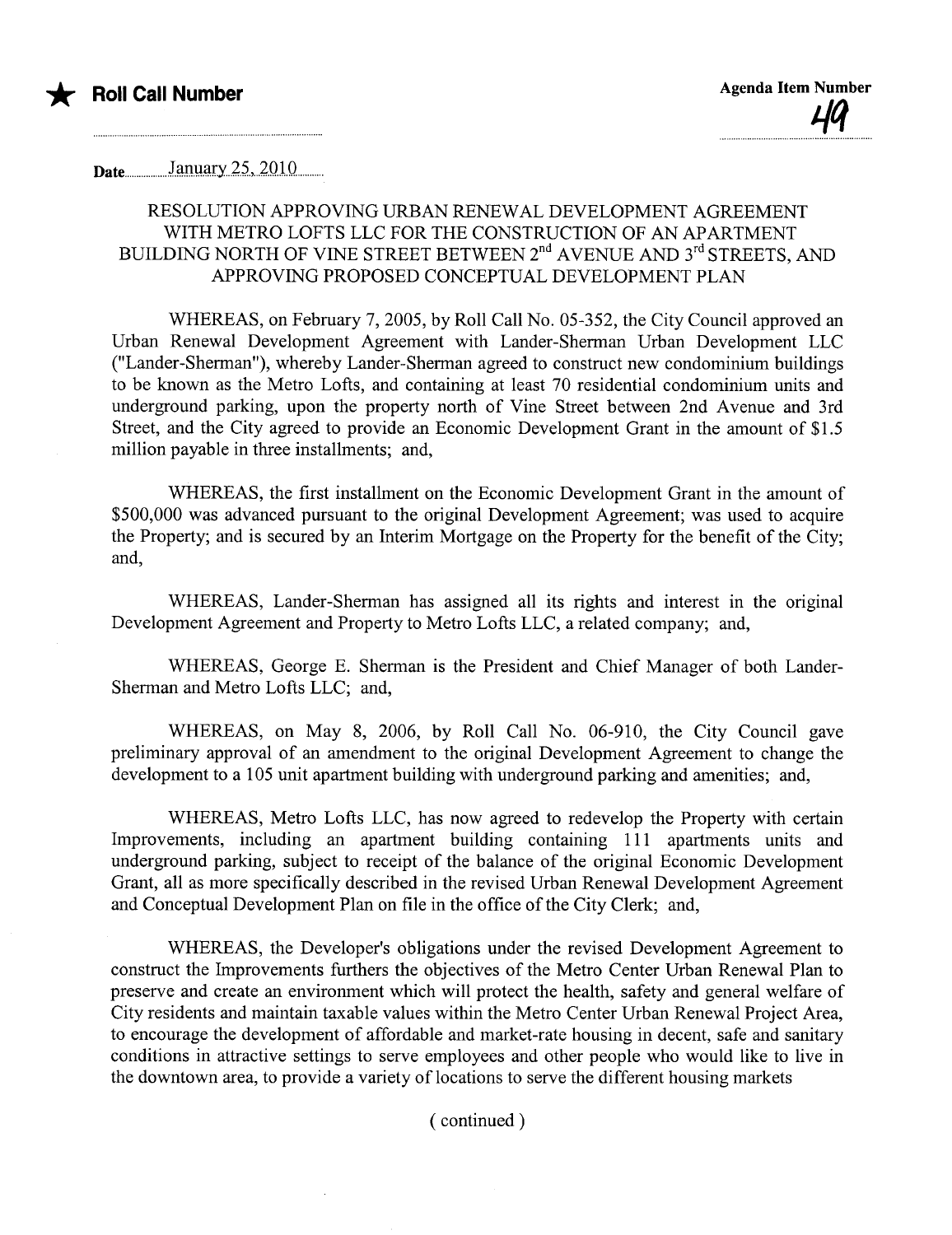

Date..................allllaiy 2\$,..2.010............

within the Project Area, and to encourage intensive and coordinated commercial and residential mixed-use development; and

-2-

,.

WHEREAS, the economic development incentives for the development of the Improvements shall be provided by the City to Developer pursuant to the Urban Renewal Law and Chapter 15A of the Code of Iowa, and Developer's obligations under the revised Development Agreement to construct the Improvements will generate the following public gains and benefits: (i) it will advance the improvement and redevelopment of the Court Avenue area in accordance with the Metro Center Urban Renewal Plan and the Court Avenue Master Plan; (ii) it will advance the goal of providing a range of affordable and market-rate housing in decent, safe and sanitary conditions in attractive settings to serve employees and other people who would like to live in the downtown area; (iii) it will encourage further private investment and will attract and retain residents and businesses in the Project Area to reverse the pattern of disinvestment and declining resident population; and, (iv) it will further the City's efforts to create and retain job opportunities within the Project Area which might otherwise be lost; and,

WHEREAS, the construction of the Improvements is a speculative venture and the construction and resulting housing and redevelopment opportunities would not occur without the economic incentives provided by the revised Development Agreement; and,

WHEREAS, City believes that the redevelopment of the Property pursuant to the revised Development Agreement, and the fulfillment generally of such agreement, are in the vital and best interests of City and the health, safety, morals, and welfare of its residents, and in accord with the public purposes and provisions of the applicable state and local laws and requirements under which the project has been undertaken, and warrant the provision of the economic assistance set forth in the revised Development Agreement.

WHEREAS, on March 17, 2009, the Urban Design Review Board voted to recommend approval of the revised Development Agreement and the Conceptual Development Plan for the Improvements; NOW THEREFORE,

BE IT RESOLVED, by the City Council of the City of Des Moines, Iowa, as follows:

1. The revised Urban Renewal Development Agreement between the City and Metro Lofts LLC, which is on file in the office of the City Clerk and provides for Metro Lofts LLC to redevelopment of the Property north of Vine Street between 2nd Avenue and 3rd Street with at least 111 apartment units and underground parking, and for the City to provide an Economic Development Grant in the amount of \$1.5 million payable in three installments, is hereby approved.

( continued)